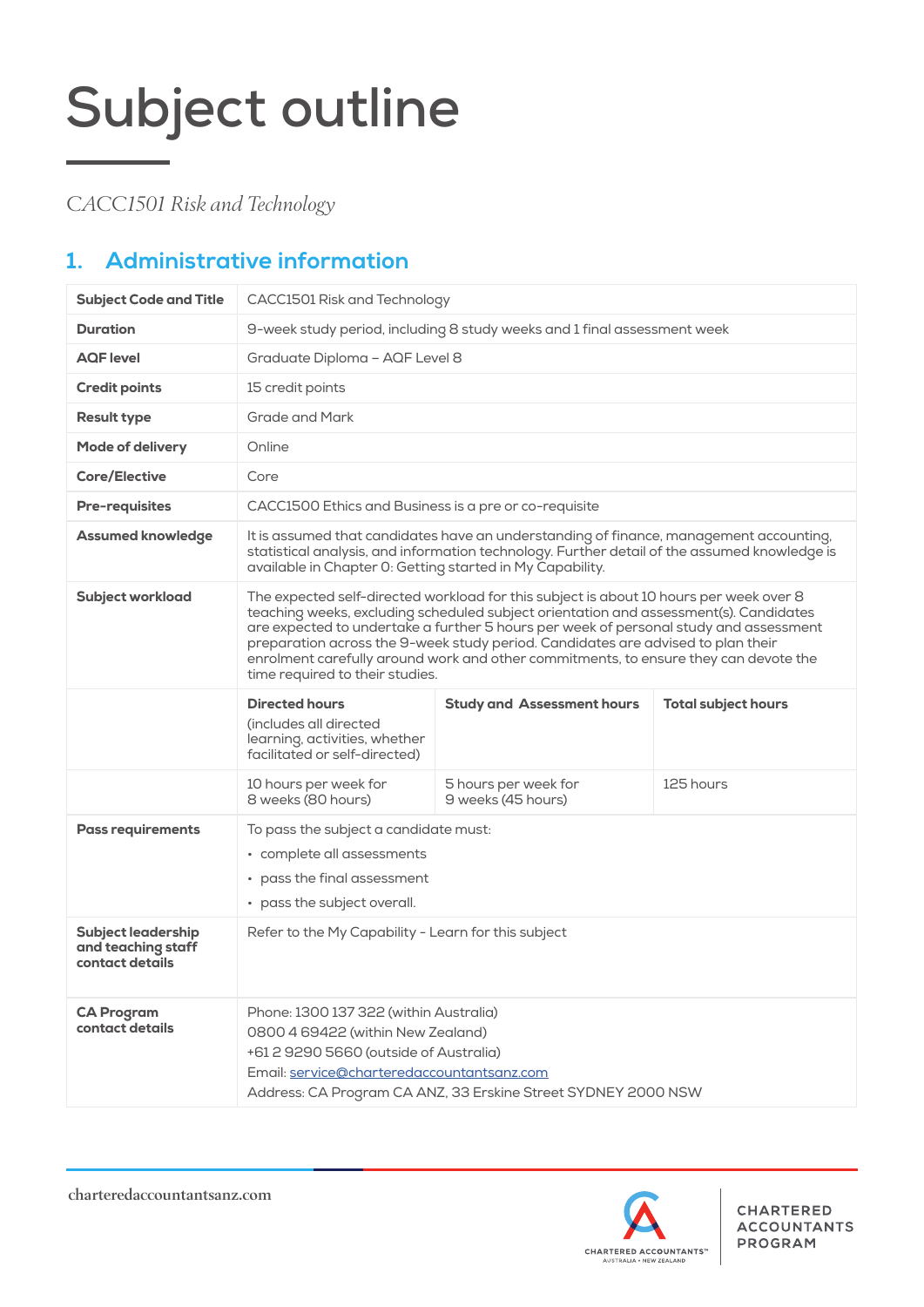*CACC1501 Risk and Technology*

### **2. Subject description**

Risk and Technology analyses how businesses create and protect stakeholder value with a focus on risk management, data and technology. Candidates evaluate and respond to the benefits, risks and challenges organisations face arising from existing and emerging technologies, process automation and the use and application of data.

Candidates will develop skills and knowledge in areas of technical practice including identifying, analysing and managing risk, computational thinking, analysis and reporting of data and emerging technologies. In real-world case study-based simulations and associated assessments, candidates will apply ethical considerations to risk management and technology and develop skills to communicate technical data to a variety of audiences.

This subject has been designed in partnership with the Institute of Chartered Accountants of Scotland (ICAS).

#### **3. Subject Learning Outcomes (SLOs) and how they align with Course Learning Outcomes (CLOs)**

On successful completion of the subject candidates will be able to:

| <b>Subject Learning Outcome/</b><br><b>Objectives</b>                                                                                                                  | CLO <sub>1</sub>           | CLO <sub>2</sub>         | CLO <sub>3</sub>           | CLO <sub>4</sub> | CLO <sub>5</sub>           | CLO <sub>6</sub>           | CLO7         | CLO <sub>8</sub> |
|------------------------------------------------------------------------------------------------------------------------------------------------------------------------|----------------------------|--------------------------|----------------------------|------------------|----------------------------|----------------------------|--------------|------------------|
| <b>SLO1</b> Recommend risk<br>management strategies to<br>address financial and non-<br>financial risks affecting an<br>organization                                   |                            |                          | ✓                          |                  | $\mathbf{v}$               | $\boldsymbol{\mathscr{L}}$ |              |                  |
| <b>SLO2</b> Evaluate and<br>communicate the results of<br>data analyses, presented in a<br>range of formats, to provide<br>relevant information for<br>decision making | $\boldsymbol{\mathcal{U}}$ | $\overline{\mathscr{L}}$ | $\boldsymbol{\mathcal{U}}$ |                  | $\checkmark$               |                            | $\checkmark$ |                  |
| <b>SLO3</b> Identify and evaluate<br>existing and emerging<br>technology solutions and<br>contribute to an IT strategy to<br>meet business objectives and<br>strategy  |                            | ✓                        |                            |                  | $\boldsymbol{\mathscr{L}}$ | $\boldsymbol{\mathscr{C}}$ |              |                  |
| <b>SLO4</b> Apply the principles of<br>computational thinking to<br>generate solutions to authentic<br>business problems                                               |                            | ✓                        |                            |                  | $\boldsymbol{\mathscr{L}}$ | $\boldsymbol{\mathcal{U}}$ |              |                  |

The list of GradDipCA Course Learning Outcomes can be accessed online at https://www.charteredaccountantsanz.com/become-a-member/course-descriptions/ca-program

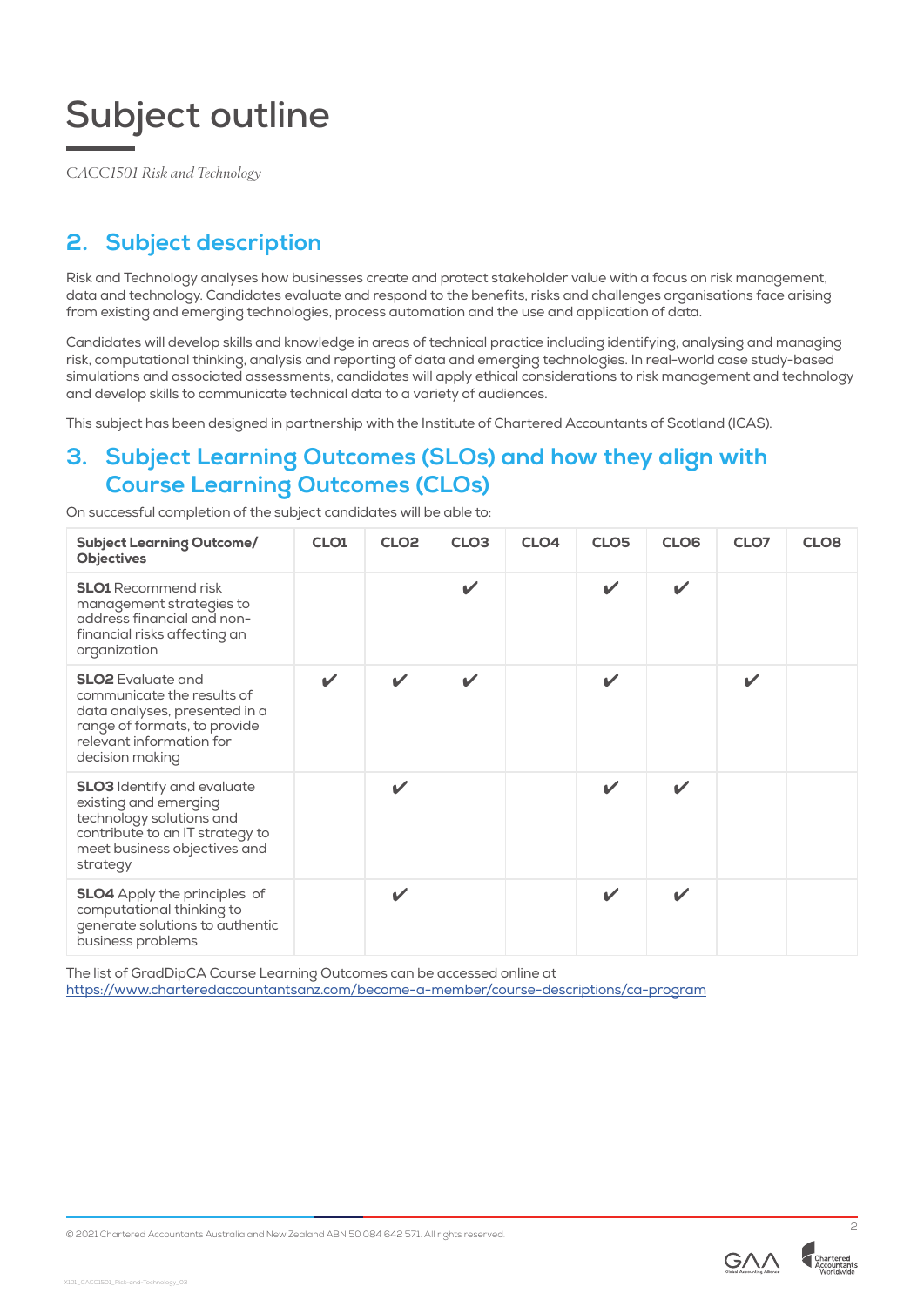*CACC1501 Risk and Technology*

#### **4. Contribution to the development of Graduate Attributes (GAs)**

This subject contributes to the following graduate attributes of the Graduate Diploma in Chartered Accounting (GradDipCA), with emphasis on:

- GA 1 Ethics and integrity
- GA 3 Adaptive mindset
- GA 4 Accounting technical expertise
- GA 5 Communication
- GA 7 Problem-solving and decision-making
- GA 8 Digital and data acumen

This list of Graduate Attributes for the GradDipCA can be accessed in the CA Program information available online: https://www.charteredaccountantsanz.com/become-a-member/course-descriptions/ca-program.

#### **5. Teaching and learning strategies**

This subject has the following key learning components:

- A digital study guide that provides key information to support the central concepts of each subject topic, including any required and further recommended readings and links to foundational concepts for key activities. Access to all readings is provided via My Capability and/or the CA ANZ library as applicable.
- A diagnostic pre-subject assumed knowledge quiz, which provides candidates with formative feedback and candidatespecific insight into any assumed knowledge gaps, even where they have met prior education requirements. This will direct candidates to revise the assumed knowledge content where gaps in discrete skill and knowledge are identified. This content will be available to candidates throughout the program.
- Interactive chapters that supplement the study guide and demonstrate how concepts can be applied in a range of contexts. Interactive chapters may include videos, practice questions, articles, worked examples and activities, and are provided via My Capability.
- Case studies are used to support the application of knowledge and skills to authentic problems and issues.



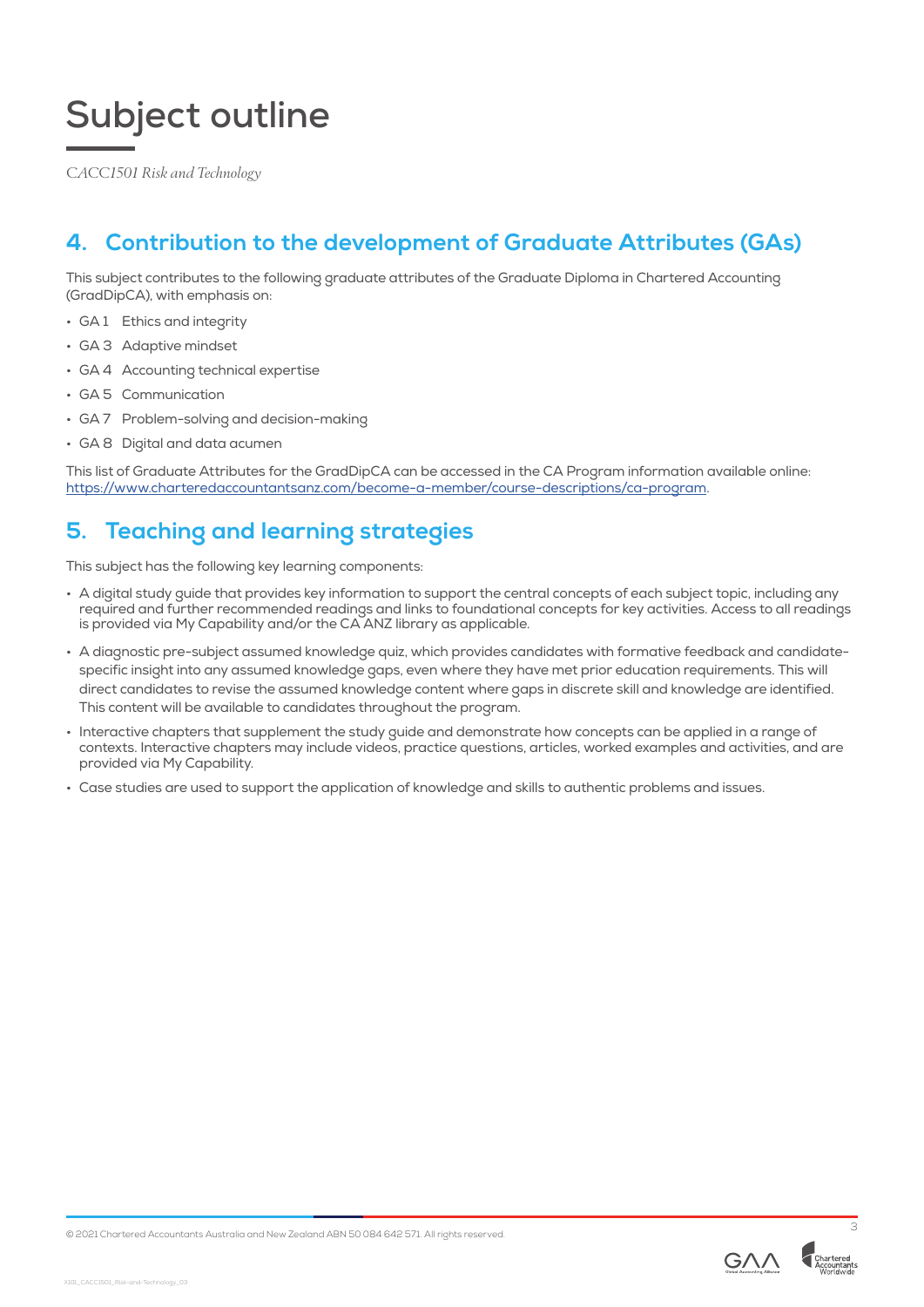*CACC1501 Risk and Technology*

### **6. Learning and Teaching activities**

| Week           | <b>Chapter and topics</b>                                                  | <b>Learning and Teaching Activities</b>                                                                                                                                                                                                                                                                             | <b>Effort and Assessment</b>                                                                                                     |
|----------------|----------------------------------------------------------------------------|---------------------------------------------------------------------------------------------------------------------------------------------------------------------------------------------------------------------------------------------------------------------------------------------------------------------|----------------------------------------------------------------------------------------------------------------------------------|
| 1              | 1. Introduction to risk<br>management                                      | Candidates complete the pre-subject<br>assumed knowledge diagnostic on their<br>readiness to undertake the subject, and<br>guidance on any prerequisite content<br>they may wish to review before subject<br>commencement.<br>Candidates will review Study guide chapters<br>and topics and associated LMS content. | Directed study: 10 hrs<br>Personal study and assessment<br>preparation: 5 hrs                                                    |
| 2              | 1. Introduction to risk<br>management<br>2. Risk management<br>process     | Candidates will review Study guide chapters<br>and topics and associated LMS content.                                                                                                                                                                                                                               | Directed study: 10 hrs<br>Personal study and assessment<br>preparation: 5 hrs                                                    |
| 3              | 2. Risk management<br>process<br>3. Emerging risk and<br>scenario analysis | Candidates will review Study guide chapters<br>and topics and associated LMS content.<br>Candidates will review case study 1 content to<br>prepare for Assessment 1.                                                                                                                                                | Directed study: 10 hrs<br>Personal study and assessment<br>preparation: 5 hrs                                                    |
| 4              | 4. Risk reporting<br>5. Technology related<br>risk management              | Candidates will review Study guide chapters<br>and topics and associated LMS content.                                                                                                                                                                                                                               | Directed study: 10 hrs<br>Personal study and assessment<br>preparation: 5 hrs<br>Assessment 1 due: Online<br>assessment activity |
| 5              | 6. Identifying and<br>evaluating existing<br>and emerging<br>technologies  | Candidates will review Study guide chapters<br>and topics and associated LMS content.<br>Candidates will review case study 2 content<br>and prepare a written assignment based the<br>case study to prepare for Assessment 2                                                                                        | Directed study: 10 hrs<br>Personal study and assessment<br>preparation: 5 hrs                                                    |
| 6              | 7. Contributing to IT<br>Strategy<br>8. Computational<br>thinking          | Candidates will review Study guide chapters<br>and topics and associated LMS content.                                                                                                                                                                                                                               | Directed study: 10 hrs<br>Personal study and assessment<br>preparation: 5 hrs<br>Assessment 2 due: Written<br>assignment         |
| $\overline{ }$ | 9. Data analysis and<br>reporting                                          | Candidates will review Study guide chapters<br>and topics and associated LMS content.                                                                                                                                                                                                                               | Directed study: 10 hrs<br>Personal study and assessment<br>preparation: 5 hrs                                                    |
| 8              | 9. Data analysis and<br>reporting                                          | Candidates will review all Study guide<br>chapters and topics and associated LMS<br>content to integrate the knowledge and skills<br>learned in the subject.<br>Candidates will review case study 3 content<br>and begin preparing a written assignment<br>based on the case study for Assessment 3.                | Directed study: 10 hrs<br>Personal study and assessment<br>preparation: 5 hrs                                                    |
| (9)            |                                                                            | Candidates will review case study 3 content<br>and continue preparing a written assignment<br>based on the case study for Assessment 3.                                                                                                                                                                             | Personal study and assessment<br>preparation: 5 hrs<br>Assessment 3 due: Written<br>assignment and video                         |

© 2021 Chartered Accountants Australia and New Zealand ABN 50 084 642 571. All rights reserved. <sup>4</sup>

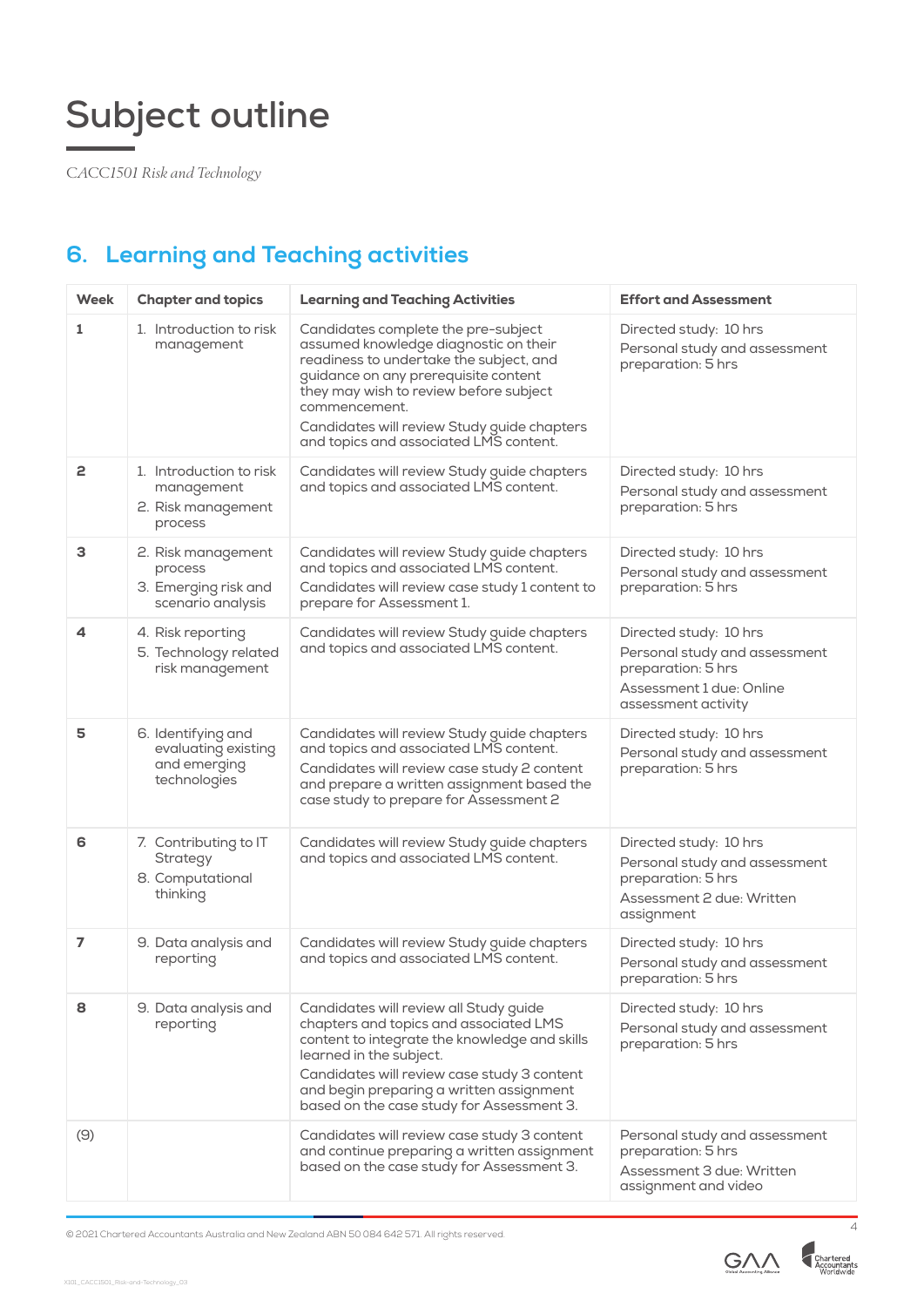*CACC1501 Risk and Technology*

### **7. Assessment tasks**

| Task<br><b>Number</b> | <b>Description</b>                                                                                                                                                                                                                                      | <b>Assessment</b><br><b>Type</b>                                                                               | Weighting | <b>Week Due</b> | SLO <sub>1</sub> | SLO <sub>2</sub>           | SLO <sub>3</sub> | SLO4 |
|-----------------------|---------------------------------------------------------------------------------------------------------------------------------------------------------------------------------------------------------------------------------------------------------|----------------------------------------------------------------------------------------------------------------|-----------|-----------------|------------------|----------------------------|------------------|------|
| $\mathbf{1}$          | Assessment 1:<br>Online assessment<br>activity<br>Candidates will<br>review a case<br>study scenario<br>relating to the<br>management of<br>risk and respond<br>to questions in an<br>online assessment<br>activity.                                    | Online<br>assessment<br>activity<br>$(60 \text{ mins})$                                                        | 10%       | Week 4          | $\mathbf v$      |                            |                  |      |
| 2                     | Assessment: 2<br>Written<br>assignment<br>Candidates will<br>review a case<br>study relating to<br>risks) faced by an<br>organisation.<br>Candidates will<br>submit a written<br>assignment<br>concerning the<br>risks faced by the<br>organisation.    | Written<br>assignment<br>$(1000$ words<br>+ supporting<br>documents)                                           | 30%       | Week 6          | $\mathbf v$      |                            | $\mathbf{v}$     |      |
| З                     | Assessment 3:<br>Written<br>assignment<br>Candidates will<br>analyse initial<br>briefs. information<br>and data in a case<br>study.<br>Candidates will<br>then complete<br>a written<br>assignment,<br>data analysis<br>and a recorded<br>presentation. | Written<br>assignment<br>(2000 words)<br>+ supporting<br>documents)<br>Recorded<br>presentation<br>(3 minutes) | 60%       | Week 9          | $\mathbf{v}$     | $\boldsymbol{\mathscr{L}}$ | $\mathbf v$      | ✔    |



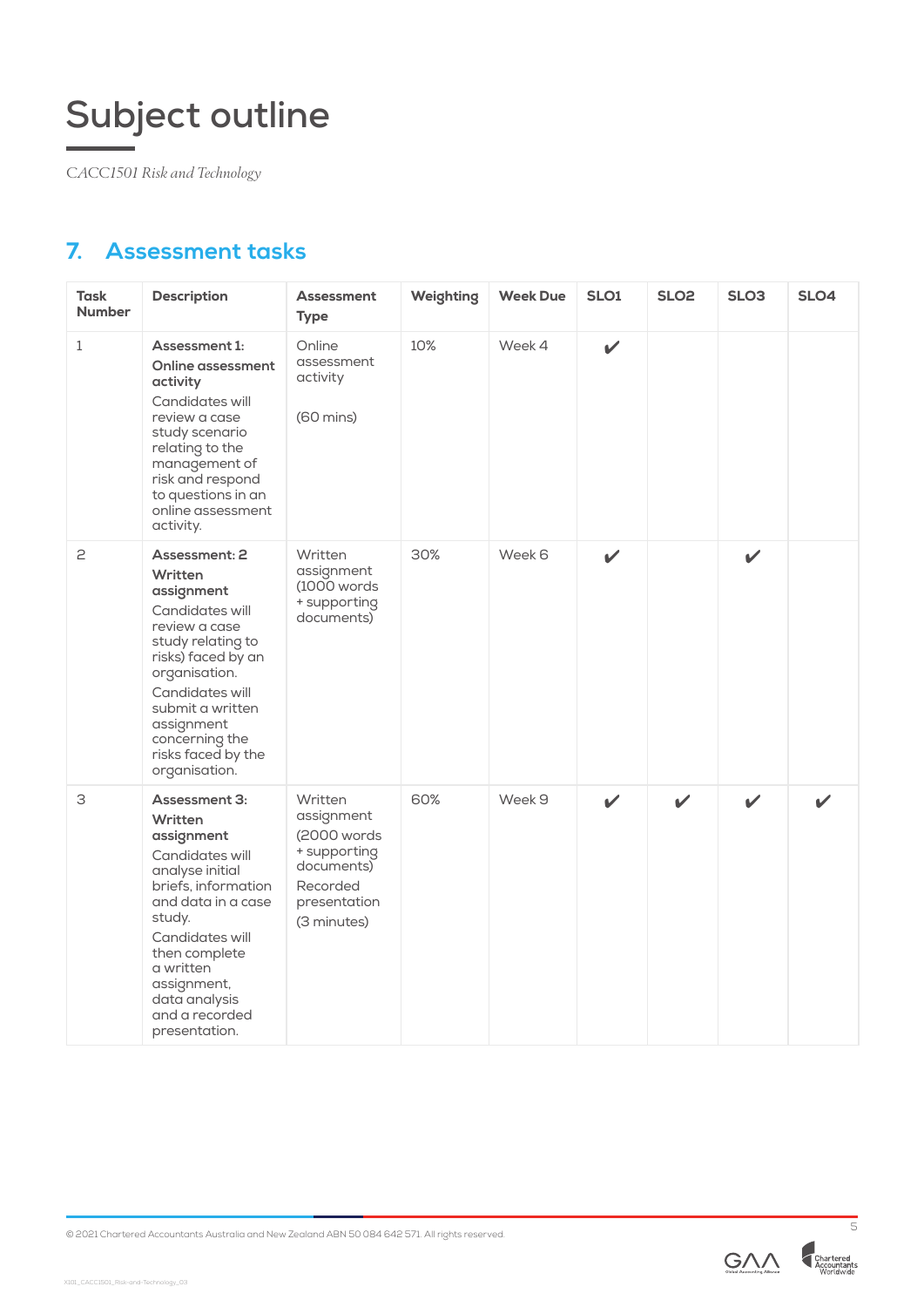*CACC1501 Risk and Technology*

#### **8. Assessment details**

Detailed information about each subject assessment task, including the marking criteria, is provided in the assessment overviews. All assessments are individual assessments unless stated otherwise.

#### **9. Readings**

The list of the readings for the subject is below. Candidates must complete required readings to successfully complete the learning activities and assessments. All required readings are assessable.

#### **Required**

Digital Study guide for this subject

#### **Recommended**

Links to further recommended readings to extend candidate learning are provided via My Capability. These readings are not mandatory.

#### **10. Learning resources and support materials**

A range of online resources are provided in My Capability. These include the following:

- Digital study guide for this subject.
- Interactive chapters and topics for this subject, which supplement the study guide.
- Videos, practice questions, articles, worked examples and interactive activities to support key tasks and develop skills.
- Subject quizzes to support self-assessment and reflection.
- GradDipCA task words for understanding the meaning of task words that help candidates understand exactly what is being asked, and how to answer a question.
- Assumed knowledge support, including a pre-subject diagnostic quiz, and links to resources to develop or refresh assumed knowledge.
- Course announcements and notices.
- Links to additional course resources, such as the assumed knowledge materials and LinkedIn Learning.
- Links to the GradDipCA course welcome page.
- Access to course help, contacts for teaching staff and candidate support services.
- Access to the CA ANZ Library.

Candidates should check My Capability regularly during the term for updates.

#### **Discussion forums**

X101\_CACC1501\_Risk-and-Technology\_03

Throughout the program, candidates have access to several discussion forums which offer opportunities to connect with other candidates online, ask questions of teaching staff, and receive general course and subject updates. These forums include the following:

- Subject topic forums where candidates can ask specific technical questions related to subject content.
- Peer-to-peer forum where candidates can discuss issues with other candidates.
- Other forums where teaching staff leaders can post additional guidance for candidates.

Candidates may post questions to the discussion board. and are expected to check their understanding for every post they make and respond to other posts to promote social learning. Posts will be reviewed by teaching staff, who will provide further guidance and moderation as required. Generally, teaching staff will respond to a post within 2 business days.



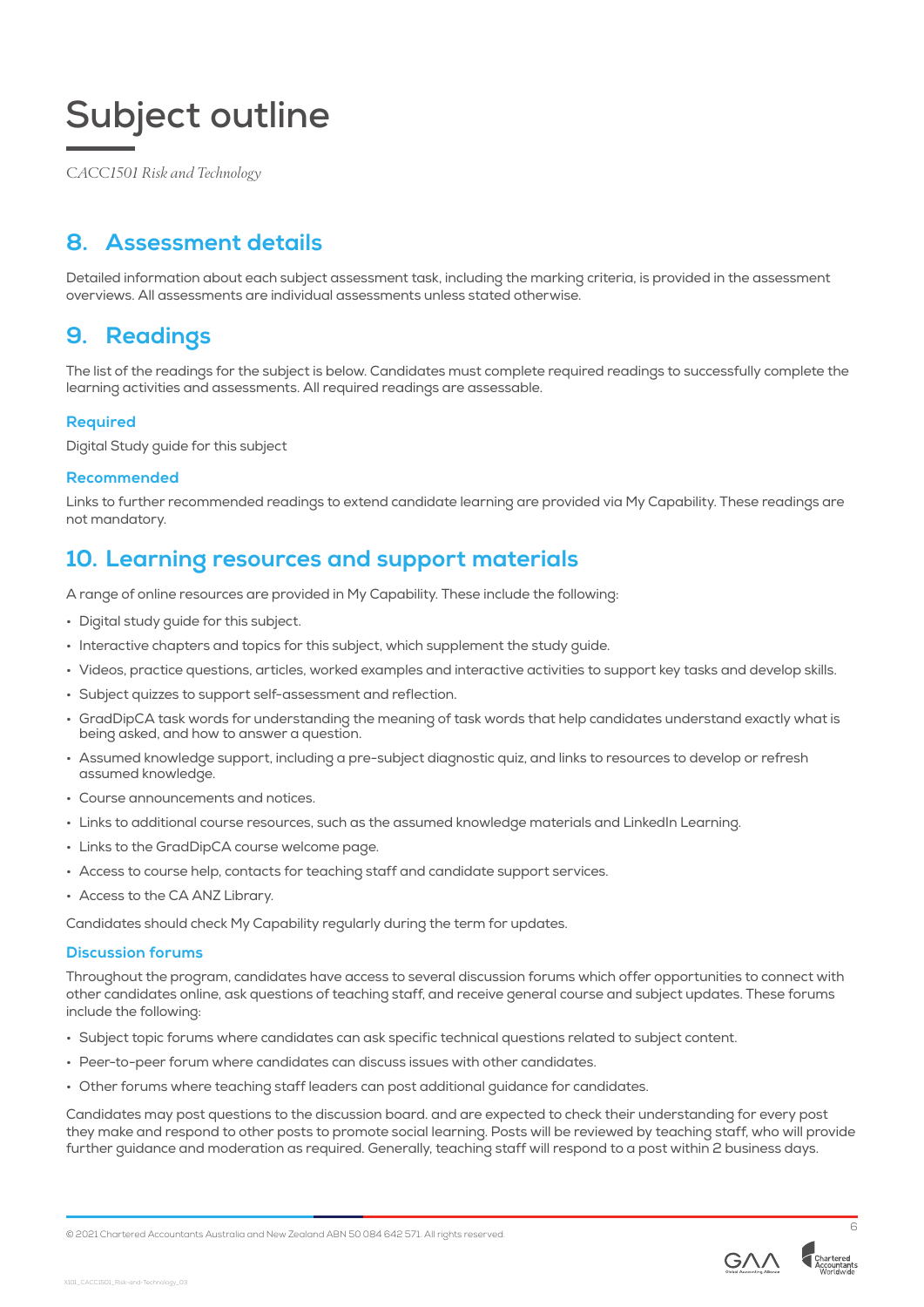*CACC1501 Risk and Technology*

#### **CA ANZ Library**

All candidates are expected to make use of a library service to support their learning.

GradDipCA candidates are expected to make use of CA ANZ Library scholarly electronic databases, which include research databases, ejournals, magazine subscriptions, eBooks and other scholarly content from the EBSCO, CCH Wolters Kluwer, and ProQuest database services. For further details about CA ANZ library services go to: www.charteredaccountantsanz.com/member-services/resource-centre/library-and-information-service.

EBSCO Business Source Corporate (online journals database) provides access to journals, magazines, newspapers, trade publications, country reports and company profiles (see https://www.ebsco.com/products/research-databases/businesssource-corporate). The main titles used from this database are The Australian Financial Review, Harvard Business Review, Strategic Finance, Taxation Today, Governance Directions. There are around 2000 different titles available.

#### **11. Other required resources**

Candidates will need frequent access to a personal computer that is connected to a reliable high-speed internet connection to successfully complete each subject. Depending on the requirements of the subject(s), candidates will require internet data to watch educational videos, access research and reading materials, complete online assessments, participate in discussion forums, chat groups, and virtual classes with other candidates, and complete learning activities. It is recommended that candidates use a reference management software such as EndNote, RefWorks or Mendeley during their studies, which can assist with document storage and format referencing.

It is recommended that candidates have access to LinkedIn Learning for the duration of their studies. For GradDipCA candidates, this can be accessed through the My CA website as part of your provisional membership benefits. For more details, see https://www.charteredaccountantsanz.com/learning-and-events/learning/linkedin-learning.

For all other candidates, a LinkedIn Learning subscription can be purchased via https://www.linkedin.com/learning/.

#### **12. Fair assessment through moderation**

Moderation describes a quality assurance process that ensures that assessments are appropriate to the learning outcomes, and that candidate work is consistently evaluated by assessors. CA ANZ's minimum standards for the moderation of CA Program assessment are described in the CA Program Assessment and Grading Policy and Procedure<sup>1</sup> available on the CA ANZ website.

#### **13. Late penalties for assessment not submitted by due date**

In accordance with the principles of equity and fairness where all candidates are afforded the same opportunities to demonstrate the achievement of learning outcomes, it is expected that all candidates will have the same time to prepare their assessments. It is therefore expected that, in ordinary circumstances, candidates will submit assessments in accordance with the published schedule for assessment submission.

The time and date that an assessment is submitted is recorded by CA ANZ. Assessment items submitted after the scheduled due date, without an approved extension, may be subject to late penalties. For further information, refer to the Assessment and Grading Policy and Procedure available on the CA Program Policy website.

Please note it is the candidate's responsibility to keep appropriate copies/backups of all assignments submitted for assessment.

1 All of the policies governing the CA Program are available on the CA ANZ website at https://www.charteredaccountantsanz.com/become-a-member/ca-program-policies

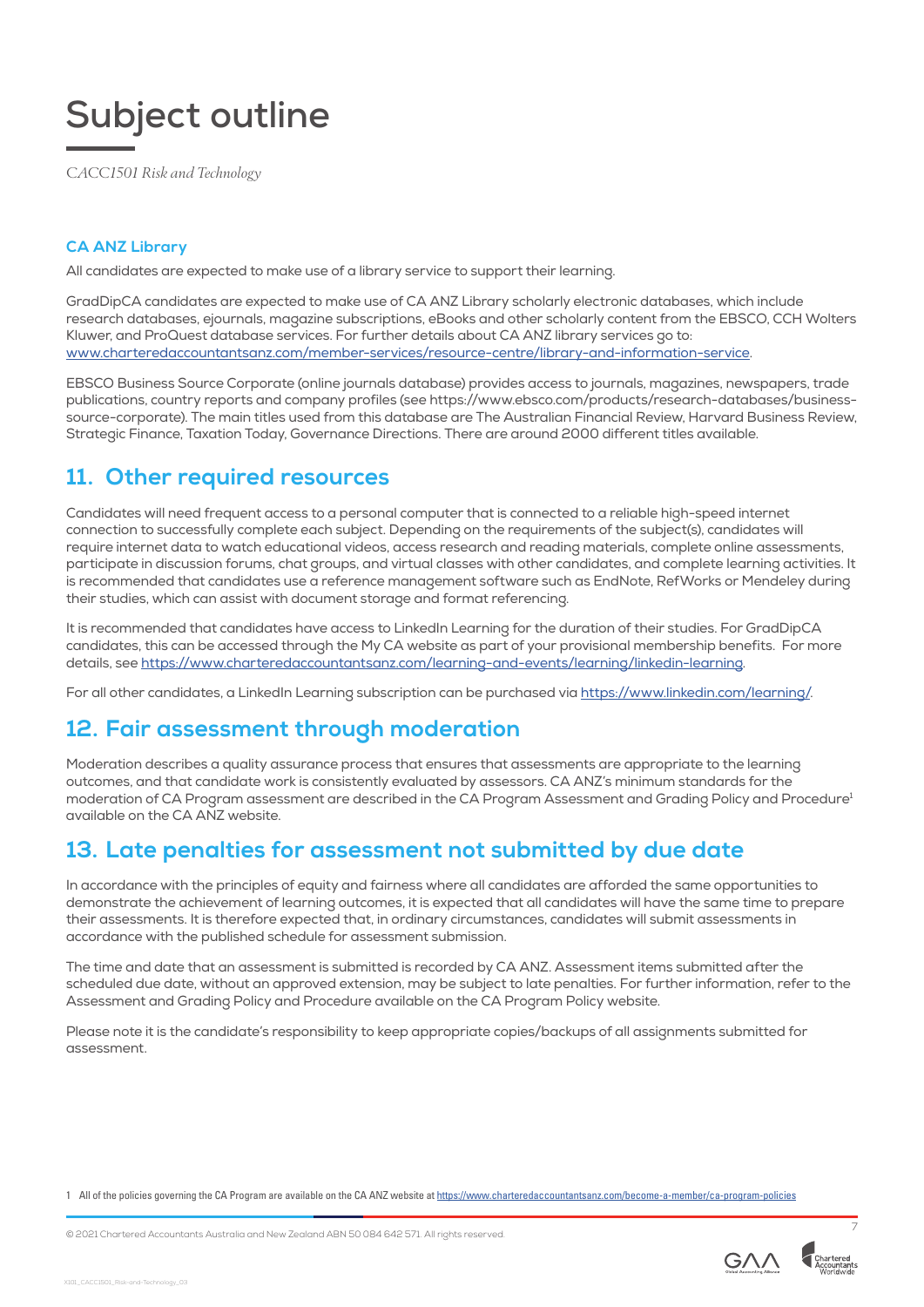*CACC1501 Risk and Technology*

### **14. Length / Duration of Assessments**

Each assessment is associated with length / duration requirements. These may be described in number of words<sup>2</sup> (e.g. written assignments), minutes (e.g. presentations) or other metrics as appropriate to the type of assessment. To ensure fairness, all candidates are held to the same standard in relation to the length/duration of an assessment. For these reasons, penalties are applied to assessments that exceed the notified length/duration by more than 10% as follows::

- Assessments that are up to 10% longer the approved length/duration: All material will be marked and no penalty will be applied.
- ·Assessments that are between 10% and 25% longer than the approved length/duration: All material will be marked and a 5% penalty will be applied to the final mark. For example, if the assessment is to be marked out of 100 marks, then 5% of the available marks (ie 5 marks) would be deducted.
- Assessments that are more than 25% longer than the approved length/duration: Markers will only read and assess material up to 25% above the word limit and apply a 5% penalty to the final mark. For example, if the assessment is to be marked out of 100 marks, then 5% of the available marks (ie 5 marks) would be deducted. Any additional material will not be marked.

#### **15. Referencing style**

Candidates should use the Harvard referencing style in their assignment submissions. Information about the Harvard Referencing Style can be found in the Knowledge Centre.

#### **16. CA Program policies and candidate Code of Conduct**

All CA Program candidates are bound by the CA Program Candidate Code of Conduct. Candidates are expected to adhere to this code, including when making statements about the CA Program in public forums, including social media platforms.

To read these policies, go to https://www.charteredaccountantsanz.com/become-a-member/ca-program-policies.

#### **17. Enrolment**

It is each candidate's responsibility to ensure that they are correctly enrolled in each subject. Enrolment can be checked through My Capability, where candidates can also print an enrolment advice.

#### **18. Special consideration in assessment**

CA ANZ recognises that candidate performance in an assessment may at times be affected by a range of extenuating circumstances beyond their control, including misadventure, accident, and illness. As such, CA ANZ gives special consideration to candidates whose performance is demonstrated to be affected by serious misadventure, accident, illness, or other extenuating circumstances to ensure that assessment of all candidates at CA ANZ is equitable and fair, while also ensuring that learning outcomes are achieved to a satisfactory level.

For details on available support, refer to the CA ANZ Assistance for Candidates Policy on the CA Program Policy webpage. If candidates require additional support during their studies, they can contact the teaching staff through

My Capability or the candidate support team on CandidateSupportProgram@charteredaccountantsanz.com.

© 2021 Chartered Accountants Australia and New Zealand ABN 50 084 642 571. All rights reserved. <sup>8</sup>



<sup>2</sup> Word count includes everything in the main body of the text (e.g., headings, tables, citations, quotes, footnotes, lists, etc) and appendices. The only material NOT INCLUDED in the word count is the list of references.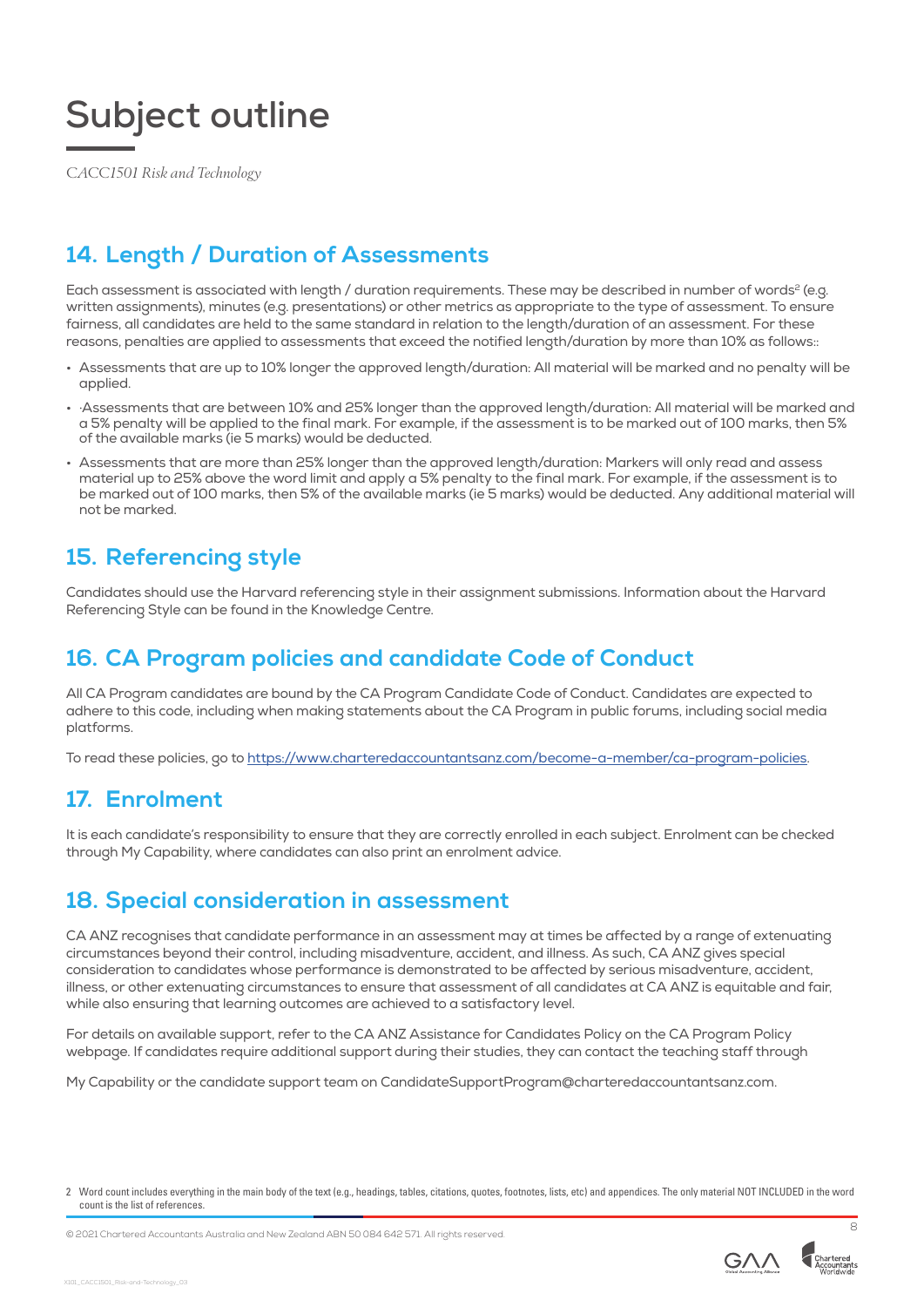*CACC1501 Risk and Technology*

### **19. Academic integrity**

'Academic integrity' refers to actions that are aligned with values of honesty, trust, fairness, respect and responsibility in learning, teaching and research. Ethical conduct and academic integrity are fundamental to the mission of CA ANZ and academic misconduct will not be accepted.

It is every candidate's responsibility to make sure that they understand what academic misconduct is and refrain from engaging in it. This means that every assessment a candidate submits/completes in the CA Program must be their own. It also means that all forms of academic dishonesty, including cheating (including contract cheating), plagiarism, collusion, falsification or fabrication of data, and copyright infringement are not acceptable and that penalties apply in cases of academic misconduct.

All candidates are expected to familiarise themselves with the CA Program Code of Conduct and the CA ANZ Candidate Academic Integrity Policy and Procedure, which are available from CA ANZ website, and to act in accordance with these.

Academic integrity means actions that are aligned with values of honesty, trust, fairness, respect and responsibility in learning, teaching and research. Ethical conduct and academic integrity are fundamental to the mission of CA ANZ and academic misconduct will not be accepted.

It is every candidate's responsibility of every candidate to make sure that they understand what academic misconduct is and refrain from engaging in it. This means that every assessment a candidate submits/completes in the CA Program must be their own. It also means that all forms of academic dishonesty, including cheating (including contract cheating), plagiarism, collusion, falsification or fabrication of data, and copyright infringement are not acceptable and that penalties apply in cases of academic misconduct.

All candidates are expected to familiarise themselves with the CA Program Code of Conduct and the CA ANZ Candidate Academic Integrity Policy and Procedure which are available from CA ANZ website, and to act in accordance with these.

#### **Plagiarism and Plagiarism Monitoring**

Plagiarism is a form of academic misconduct that occurs when the work or intellectual property of another person is presented as one's own without appropriate acknowledgement or referencing. Plagiarism is a serious offence.

Turnitin plagiarism software is used at CA ANZ to help candidates ensure that their assignments do not contain plagiarised material and to help staff detect plagiarism in submitted work. Candidates can submit draft assignments to Turnitin for feedback concerning textual similarity or authoring issues before submitting the assignment for marking. This means that any issues that are detected can be corrected before submitting the assignment for assessment.

In accordance with the CA ANZ Candidate Academic Integrity Policy and Procedure, all assignments that are submitted for assessment may be subject to textual similarity review by Turnitin.com to detect plagiarism<sup>3</sup>.

#### **20.Candidate support and assistance**

CA ANZ offers a range of services to support candidate learning:

- Learning support service
- Accessibility assistance service
- Counselling service
- Other wellbeing services

For further details, including information on emergency contacts, go to https://www.charteredaccountantsanz.com/ become-a-member/ca-program-policies and refer to Candidate Support, Health, Wellbeing, Safety and Advocacy Information.

```
3 Use of the Turnitin.com service is subject to the Usage Policy posted on the Turnitin.com site.
```


X101\_CACC1501\_Risk-and-Technology\_03